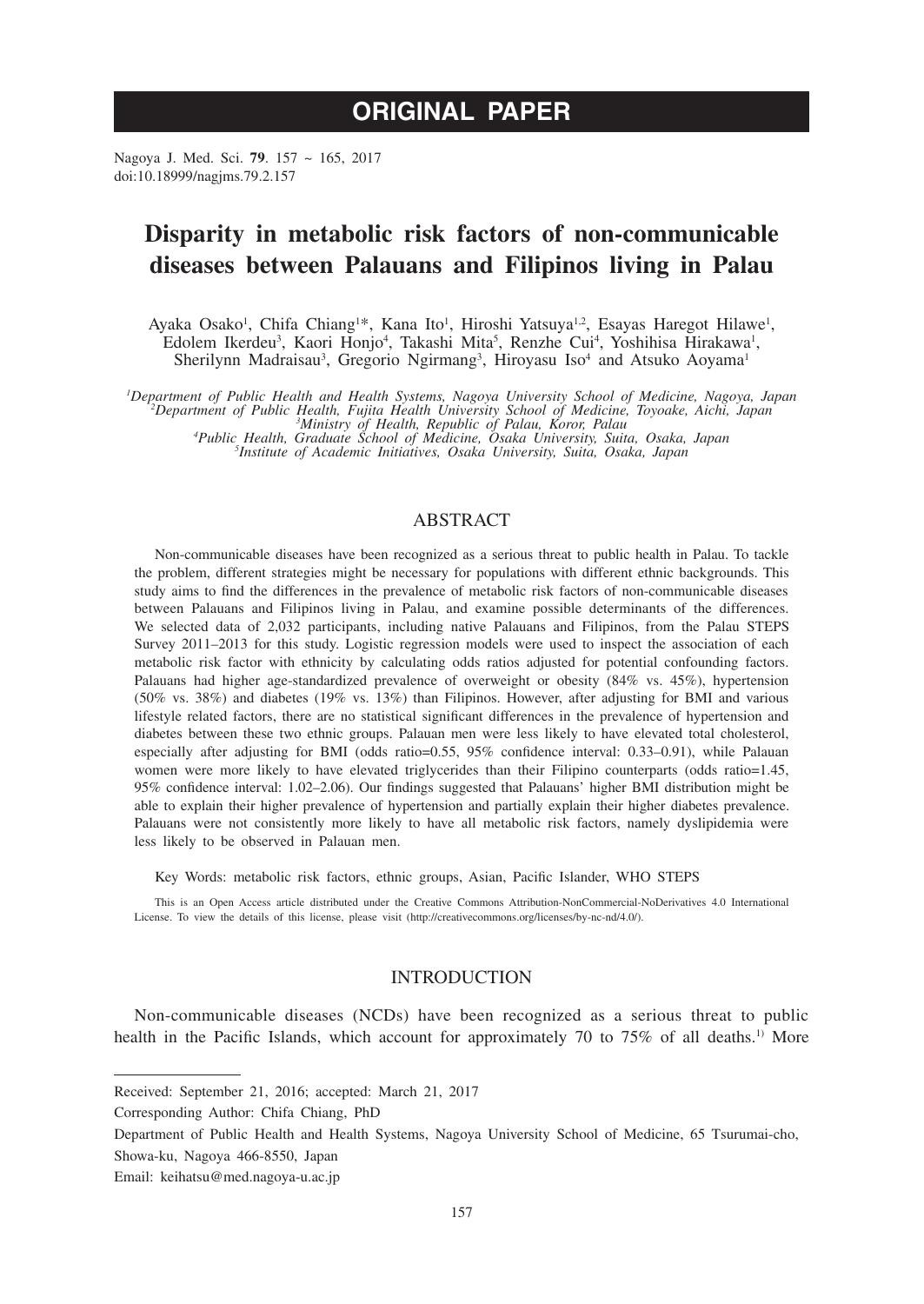importantly, many of these NCD related deaths are premature (before age 60 years) and are preventable. The Republic of Palau is no exception; the 2012 national mortality data reported by the Ministry of Health revealed that more than one third of the death toll was attributed to cardiovascular disease and one seventh to diabetes.<sup>2)</sup>

In an attempt to describe the burden of NCDs in Palau, the Ministry of Health launched a nationwide survey for NCD risk factors (STEPwise approach to surveillance: STEPS) in 2011 in collaboration with the World Health Organization (WHO). A very high prevalence of the NCD risk factors was reported from it: *e.g.*, more than two in three adults in Palau were overweight or obese, and more than half of them were hypertensive.<sup>3)</sup>

Palau has heavily relied on overseas workers for its domestic workforce, especially from the neighboring Philippines, since its independence in 1994. Besides native Palauans, about 30% of the total population of about 20,000 in this island country are non-Palauan residents. However, prevalence of NCD risk factors according to different ethnicities in Palau has not yet been described in detail. For planning and implementing effective public health measures to prevent and control NCDs for the whole population, describing and understanding attributes of differences in the prevalence of NCD risk factors among different ethnicities in Palau would be useful.

This study aims to identify differences in the prevalence of metabolic risk factors of NCDs between the two major ethnic groups in Palau, namely native Palauans and Filipinos, and to examine possible explanations for the observed differences.

### **METHODS**

We conducted a cross-sectional study by analyzing the data of the Palau STEPS Survey 2011–2013, of which the data collection had been carried out between September 2011 and June 2013. The study design and methods of the first national STEPS survey in Palau have been described elsewhere in detail<sup>3</sup> and outlined as in the following. A population representative data was obtained by adopting the WHO STEPS Instrument and targeted at residents aged 25 to 64 years in Palau. A total of 2,212 individuals had completed all three steps of the survey, including a questionnaire based interview, physical measurements, and blood tests.

For the purpose of the current study, we selected 2,032 subjects from the original dataset by applying the following exclusion criteria: those who were not Palauan or Filipino (n=156), who were not within the target age range of  $25-64$  years (n=12), whose sexes were not reported  $(n=2)$ , and who were pregnant at the moment of the survey  $(n=28)$ .

Data from the physical measurements and blood tests were categorized for the subsequent statistical analyses based on existing criteria, as described below. Body mass index (BMI) was calculated as weight in kilograms divided by height in meters squared. A BMI between 25 and 29.9 kg/m<sup>2</sup> was defined as overweight, and equal to or higher than 30 kg/m<sup>2</sup> was defined as obesity, according to the WHO criteria.<sup>4)</sup> Since there were three readings of blood pressure available for each participant in the dataset, we calculated an arithmetic mean of the last two readings for the following categorization. Hypertension was defined as people with a systolic blood pressure (SBP) ≥140 mmHg or a diastolic blood pressure (DBP) ≥90 mmHg, or a selfreported use of antihypertensive medication.<sup>5)</sup> In accordance with WHO criteria, fasting blood glucose ≥126 mg/dL or those on diabetes treatment were defined as diabetes.<sup>6)</sup> Regarding blood lipids, blood levels of total cholesterol ≥200 mg/dL or those on cholesterol-lowering medication were defined as 'elevated total cholesterol' and fasting blood levels of triglycerides ≥150 mg/dL as 'elevated triglycerides'. Both of these two criteria above are presented in the Third Report of the National Cholesterol Education Program Expert Panel on Detection, Education, and Treatment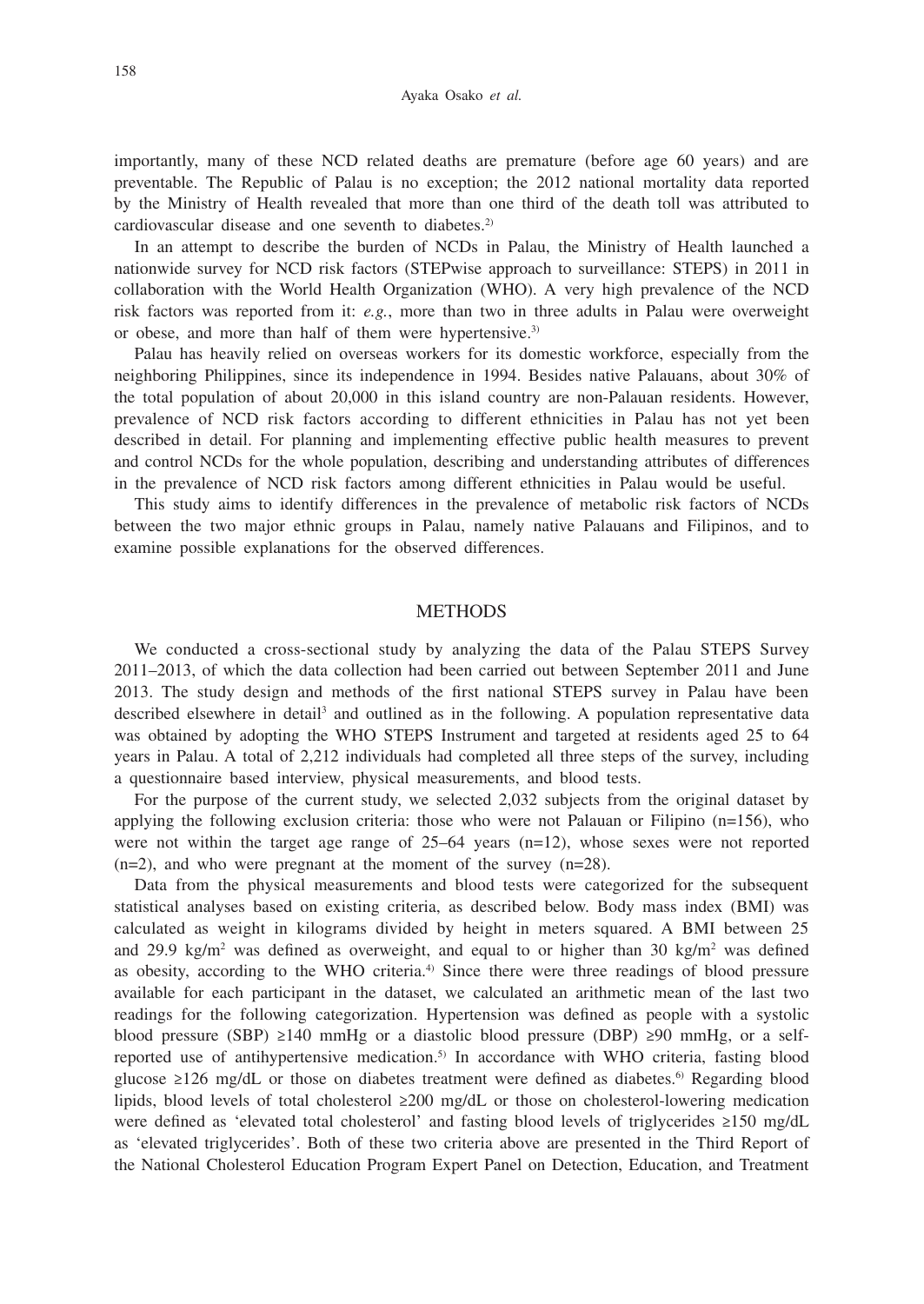of High Blood Cholesterol in Adults (NCEP ATP III) as 'borderline-high to high' levels of total cholesterol and triglycerides.7)

To examine the differences in characteristics between Palauans and Filipinos, the Student's t-test and chi-squared test were used as appropriate. Analysis of covariance (ANCOVA) was applied to compare mean values of each physical or biochemical factor adjusted for age. Both crude and adjusted odds ratios of having metabolic risk factors of NCDs, namely overweight, obesity, hypertension, diabetes, elevated total cholesterol, and elevated triglycerides, in Palauans compared with Filipinos were calculated by using logistic regression models. Considering that men and women are always different in terms of NCD risk factors, we stratified the aforementioned analyses by sex. All reported *p* values in this study were two-sided, and those less than 0.05 were considered to be statistically significant. The statistical software, IBM SPSS Statistics for Windows, Version 23.0 (IBM Corp, Armonk, NY, USA) was used for all of the data analysis.

## RESULTS

About 80% of the selected participants for this study were Palauan (751 men and 875 women) with a mean age of 46.6 years (standard deviation=10.22 years), and 20 % were Filipino (200) men and 206 women) with a mean age of 42.3 years (standard deviation=9.46 years). As demonstrated in Table 1, the mean BMI for Palauan men and women were  $30.8 \text{ kg/m}^2$  and 31.4 kg/m<sup>2</sup>, and for Filipino men and women were  $25.3$  kg/m<sup>2</sup> and  $24.6$  kg/m<sup>2</sup>, respectively. In addition to the differences in mean BMI, Palauans also had significantly higher mean DBP in both sexes. Filipinos had higher mean total cholesterol levels than Palauans in both sexes. No significant differences were shown in the mean SBP between the two ethnic groups in both sexes, whereas Palauan women had higher mean levels of fasting glucose and triglycerides than their Filipino counterparts.

Table 2 shows the association between each of the metabolic risk factors and ethnicity by logistic regression. In both sexes, Palauans were much more likely to be overweight or obese independent of age and various potential confounding factors, *i.e.* income level, educational attainment, place of residence, fruit and vegetable intake, alcohol drinking, and tobacco product use; with multivariable adjusted odds ratios of 7.53 and 7.21 in men and women, respectively (both *p*<0.001). It is generally known that obesity strongly associated with metabolic complications such as hypertension, diabetes, and dyslipidemia; thus, BMI adjustment was also performed to examine their associations with ethnicity. Palauans had significantly higher prevalence of hypertension compared with Filipinos in both sexes; the significant differences of hypertension across ethnicity were attenuated after adjusting for age, BMI and other factors. Although Palauan men were more likely to have diabetes (odds ratio=1.34,  $p=0.203$ ) and less likely to have elevated total cholesterol (odds ratio=0.67, *p*=0.089) compared with Filipino men in age-adjusted models, the associations were not statistically significant. Palauan women had a significantly higher prevalence of diabetes and elevated fasting triglycerides compared with Filipino women in age-adjusted models; however, the statistical significance was not shown after further adjusting for BMI or other potential confounding factors.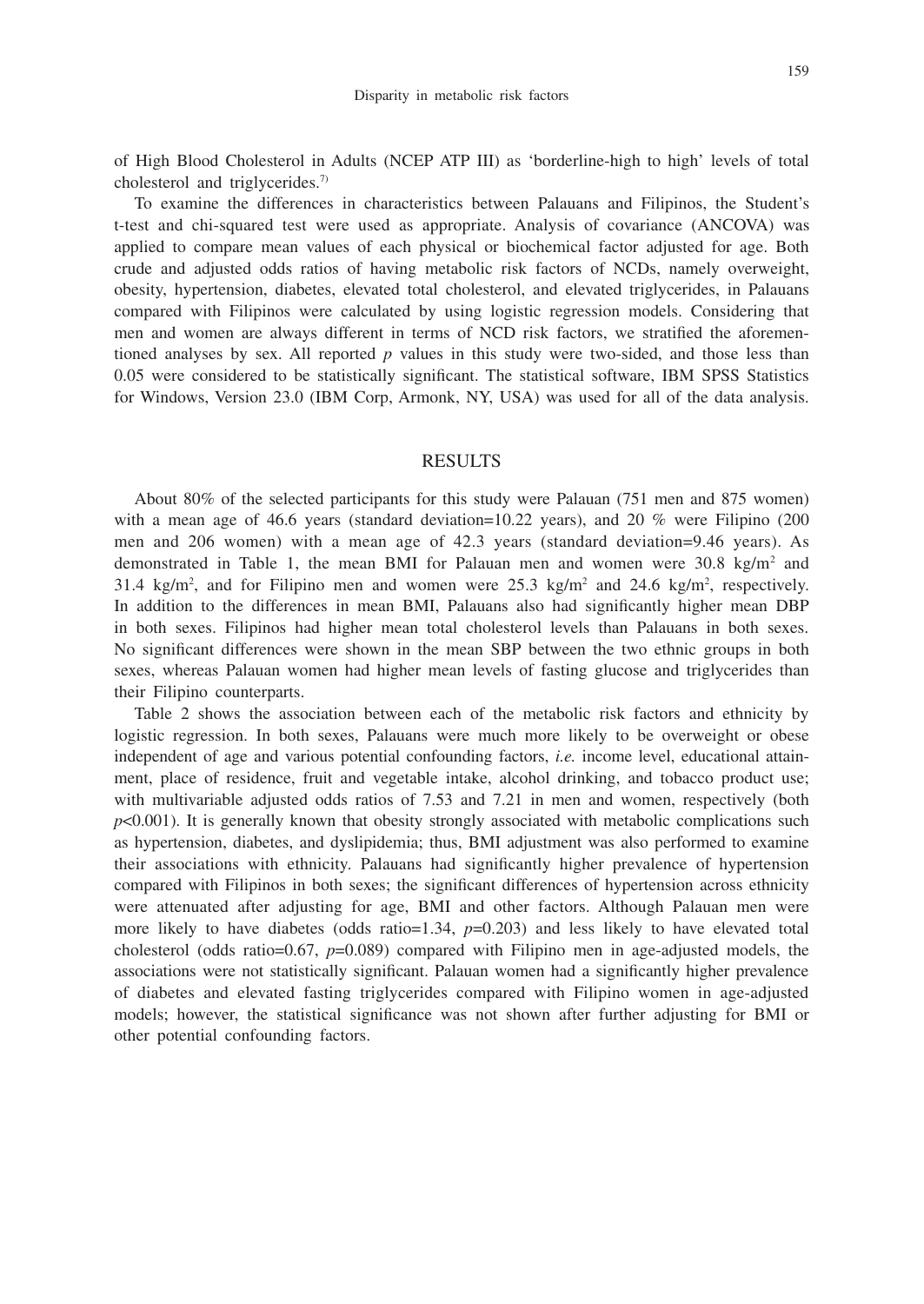|                                                | Men            |                |             | Women          |                |             | Both Sexes     |                |             |
|------------------------------------------------|----------------|----------------|-------------|----------------|----------------|-------------|----------------|----------------|-------------|
|                                                | Palauan        | Filipino       | $p$ value   | Palauan        | Filipino       | $p$ value   | Palauan        | Filipino       | $p$ value   |
| N                                              | 751            | 200            |             | 875            | 206            |             | 1626           | 406            |             |
| Mean age in years (SE)                         | 46.7<br>(0.37) | 42.1<br>(0.66) | < 0.001     | 46.5<br>(0.35) | 42.6<br>(0.67) | < 0.001     | 46.6<br>(0.25) | 42.3<br>(0.47) | < 0.001     |
| Age group (years), %                           |                |                | < 0.001     |                |                | < 0.001     |                |                | < 0.001     |
| $25 - 34$                                      | 13.8           | 25.5           |             | 14.7           | 23.8           |             | 14.3           | 24.6           |             |
| $35 - 44$                                      | 26.1           | 33.0           |             | 26.9           | 31.6           |             | 26.5           | 32.3           |             |
| $45 - 54$                                      | 32.6           | 28.0           |             | 32.9           | 32.0           |             | 32.8           | 30.0           |             |
| $55 - 64$                                      | 27.4           | 13.5           |             | 25.5           | 12.6           |             | 26.4           | 13.1           |             |
| Place of residence, %                          |                |                | < 0.001     |                |                | < 0.001     |                |                | < 0.001     |
| Koror                                          | 55.7           | 77.5           |             | 60.1           | 78.6           |             | 58.1           | 78.1           |             |
| non-Koror                                      | 44.3           | 22.5           |             | 39.9           | 21.4           |             | 41.9           | 21.9           |             |
| Educational attainment, %                      |                |                | 0.034       |                |                | 0.145       |                |                | 0.008       |
| < primary school                               | 3.3            | 2.6            |             | 3.0            | 3.4            |             | 3.2            | 3.0            |             |
| primary school                                 | 15.7           | 8.2            |             | 12.3           | 6.9            |             | 13.9           | 7.5            |             |
| secondary school                               | 42.0           | 42.9           |             | 37.9           | 42.6           |             | 39.8           | 42.8           |             |
| $\ge$ college                                  | 39.0           | 46.4           |             | 46.8           | 47.1           |             | 43.2           | 46.8           |             |
| Monthly household income<br>per adult (USD), % |                |                | 0.001       |                |                | ${}< 0.001$ |                |                | ${}< 0.001$ |
| < 250                                          | 29.7           | 27.6           |             | 28.1           | 47.0           |             | 28.9           | 37.2           |             |
| 250-499                                        | 29.3           | 43.2           |             | 26.9           | 35.4           |             | 28.0           | 39.3           |             |
| $\geq 500$                                     | 41.0           | 29.2           |             | 45.0           | 17.7           |             | 43.1           | 23.5           |             |
| Lifestyle factors, %                           |                |                |             |                |                |             |                |                |             |
| Alcohol drinking                               |                |                | 0.013       |                |                | 0.009       |                |                | 0.005       |
| $< 1$ day per month                            | 55.9           | 60.5           |             | 80.8           | 90.8           |             | 69.3           | 75.9           |             |
| 1-3 days per month                             | 17.4           | 19.5           |             | 12.2           | 5.8            |             | 14.6           | 12.6           |             |
| 1-4 days per week                              | 16.2           | 17.0           |             | 4.2            | 1.9            |             | 9.8            | 9.4            |             |
| $\geq$ 5 days per week                         | 10.4           | 3.0            |             | 2.7            | 1.5            |             | 6.3            | 2.2            |             |
| Tobacco smoking                                |                |                | < 0.001     |                |                | < 0.001     |                |                | < 0.001     |
| non-smoker                                     | 41.5           | 48.0           |             | 56.0           | 84.0           |             | 49.3           | 66.3           |             |
| ex-smoker                                      | 37.2           | 18.0           |             | 34.1           | 9.2            |             | 35.5           | 13.5           |             |
| non-daily smoker                               | 3.5            | 4.0            |             | 2.9            | 1.9            |             | 3.1            | 3.0            |             |
| daily smoker                                   | 17.8           | 43.0           |             | 7.1            | 4.9            |             | 12.1           | 17.2           |             |
| Chewing betel nut with<br>tobacco              |                |                | ${}< 0.001$ |                |                | ${}< 0.001$ |                |                | < 0.001     |
| non-chewer                                     | 42.3           | 97.5           |             | 31.4           | 98.5           |             | 36.5           | 98.0           |             |
| chewer                                         | 57.7           | 2.5            |             | 68.8           | 1.5            |             | 63.5           | 2.0            |             |
| Any form of tobacco use                        |                |                | < 0.001     |                |                | < 0.001     |                |                | $<\,0.001$  |
| non-user                                       | 31.4           | 64.0           |             | 28.1           | 91.7           |             | 29.6           | 78.1           |             |
| user                                           | 68.6           | 36.0           |             | 71.9           | 8.3            |             | 70.4           | 21.9           |             |
| Fruit intake, days/week                        |                |                | $<\,0.001$  |                |                | $<\,0.001$  |                |                | $<\,0.001$  |
| none                                           | 25.0           | 9.6            |             | 17.0           | 5.3            |             | 20.7           | 7.4            |             |
| $1 - 2$                                        | 40.3           | 39.4           |             | 36.8           | 39.3           |             | 38.4           | 39.4           |             |
| $3 - 5$                                        | 20.9           | 28.3           |             | 26.9           | 27.2           |             | 24.2           | 27.7           |             |
| $6 - 7$                                        | 13.8           | 22.7           |             | 19.3           | 28.2           |             | 16.8           | 25.5           |             |

**Table 1.** Characteristics of Palauans and Filipinos aged 25–64 years in the Palau STEPS Survey 2011–2013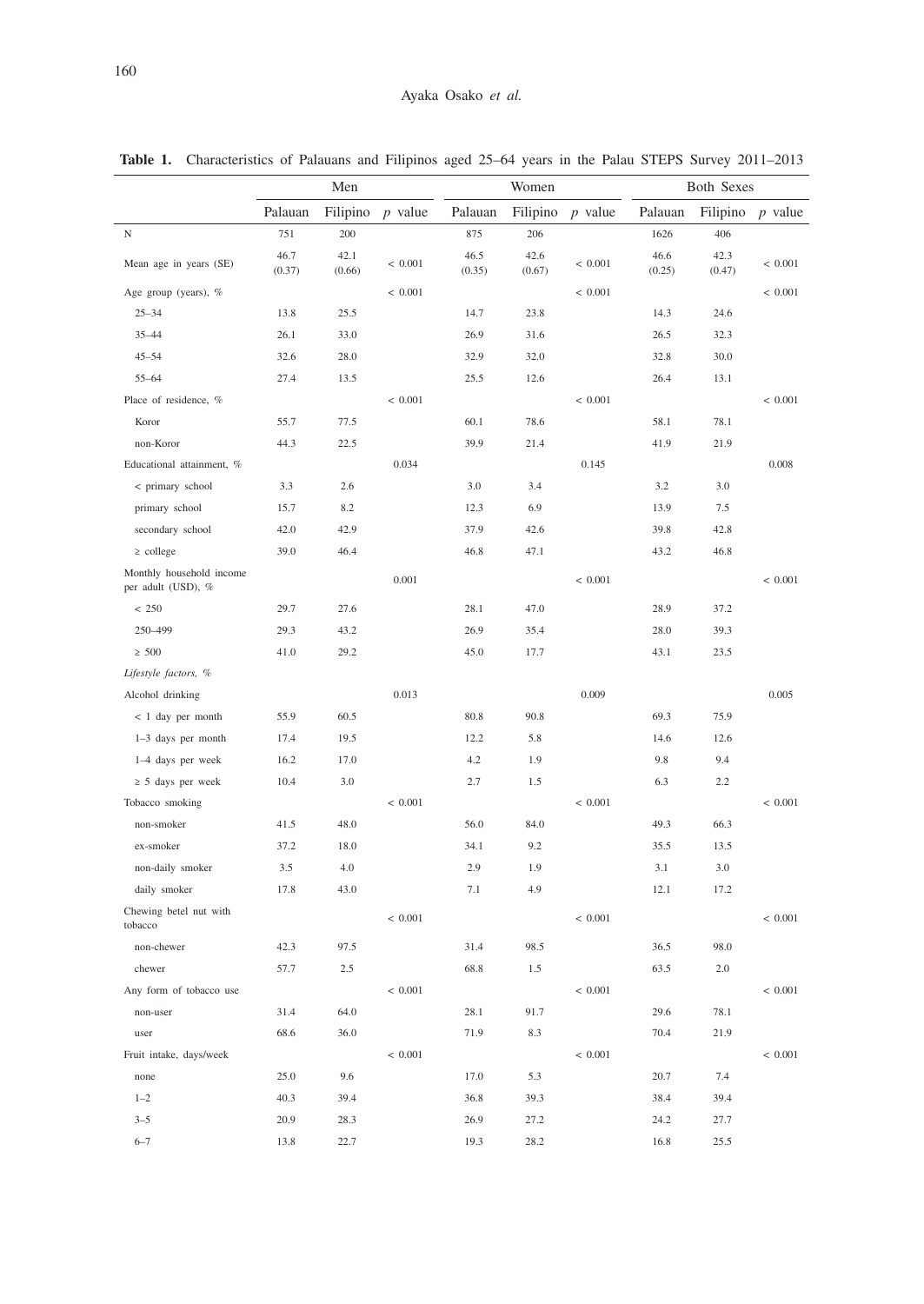| Vegetable intake, days/week                                    |                 |                 | ${}< 0.001$ |                 |                 | ${}< 0.001$ |                 |                 | ${}< 0.001$ |
|----------------------------------------------------------------|-----------------|-----------------|-------------|-----------------|-----------------|-------------|-----------------|-----------------|-------------|
| none                                                           | 5.5             | 1.0             |             | 3.1             | 1.5             |             | 4.2             | 1.2             |             |
| $1 - 2$                                                        | 27.0            | 18.6            |             | 18.6            | 8.7             |             | 22.5            | 13.6            |             |
| $3 - 5$                                                        | 36.2            | 33.7            |             | 38.3            | 29.1            |             | 37.3            | 31.4            |             |
| $6 - 7$                                                        | 31.3            | 46.7            |             | 40.0            | 60.7            |             | 36.0            | 53.8            |             |
| Physical and biochemical<br>factors,<br>age-adjusted mean (SE) |                 |                 |             |                 |                 |             |                 |                 |             |
| Body Mass Index, kg/m <sup>2</sup>                             | 30.8<br>(0.21)  | 25.3<br>(0.41)  | < 0.001     | 31.4<br>(0.21)  | 24.6<br>(0.43)  | < 0.001     | 31.1<br>(0.15)  | 25.0<br>(0.30)  | < 0.001     |
| Systolic blood pressure,<br>mmHg                               | 142.9<br>(0.70) | 140.6<br>(1.37) | 0.139       | 138.7<br>(0.74) | 136.1<br>(1.53) | 0.118       | 140.6<br>(0.52) | 138.4<br>(1.05) | 0.061       |
| Diastolic blood pressure,<br>mmHg                              | 87.3<br>(0.45)  | 84.5<br>(0.88)  | 0.006       | 84.9<br>(0.43)  | 81.0<br>(0.88)  | < 0.001     | 86.0<br>(0.31)  | 82.8<br>(0.63)  | < 0.001     |
| Fasting blood glucose,<br>mg/dL                                | 119.3<br>(1.47) | 112.9<br>(2.94) | 0.052       | 118.1<br>(1.57) | 109.9<br>(3.20) | 0.023       | 118.7<br>(1.08) | 111.4<br>(2.18) | 0.003       |
| Total cholesterol, mg/dL                                       | 142.6<br>(2.51) | 156.1<br>(4.98) | 0.016       | 145.5<br>(2.41) | 159.8<br>(4.91) | 0.009       | 144.1<br>(1.74) | 158.3<br>(3.50) | < 0.001     |
| Fasting triglycerides, mg/dL                                   | 182.2<br>(4.33) | 180.6<br>(8.72) | 0.867       | 170.6<br>(3.66) | 151.8<br>(7.58) | 0.026       | 165.7<br>(5.75) | 175.9<br>(2.81) | 0.110       |

Abbreviation: SE, standard error; USD, United States dollars

Table 2. Odds ratios of metabolic risk factors derived from logistic regression models (Filipino as reference)

|       |                                                           |                | Crude                         |      | Model 1                       |                                                               | Model 3<br>Model 2         |                            | Model 4                      |
|-------|-----------------------------------------------------------|----------------|-------------------------------|------|-------------------------------|---------------------------------------------------------------|----------------------------|----------------------------|------------------------------|
|       |                                                           |                | OR (95% CI)                   | $\%$ | OR (95% CI)                   | $\mathcal{O}_{\mathbb{C}}^{\scriptscriptstyle{\mathrm{(2)}}}$ | OR (95% CI)                | OR (95% CI)                | OR (95% CI)                  |
| Men   | Overweight or obesity,<br>BMI $\geq$ 25 kg/m <sup>2</sup> | $\overline{P}$ | 4.89**<br>$(3.47 - 6.88)$     | 84.1 | $4.70**$<br>$(3.32 - 6.66)$   | 83.4                                                          |                            |                            | $7.53**$<br>$(4.80 - 11.83)$ |
|       |                                                           | F              | $\mathbf{1}$                  | 52.0 | $\mathbf{1}$                  | 51.4                                                          |                            |                            | $\mathbf{1}$                 |
|       | Obesity                                                   | $\overline{P}$ | $10.42**$<br>$(6.28 - 17.27)$ | 51.0 | $10.90**$<br>$(6.54 - 18.17)$ | 51.7                                                          |                            |                            | 14.22**<br>$(7.89 - 25.63)$  |
|       |                                                           | $\mathbf F$    | $\mathbf{1}$                  | 9.1  | $\mathbf{1}$                  | 8.6                                                           |                            |                            | $\overline{1}$               |
|       | Hypertension                                              | $\, {\bf p}$   | $1.79**$<br>$(1.31 - 2.45)$   | 59.9 | $1.51*$<br>$(1.09 - 2.08)$    | 53.8                                                          | 1.07<br>$(0.75 - 1.53)$    | 0.99<br>$(0.65 - 1.52)$    | $1.64*$<br>$(1.12 - 2.40)$   |
|       |                                                           | $\mathbf F$    | $\mathbf{1}$                  | 45.5 | $\mathbf{1}$                  | 43.2                                                          | $\mathbf{1}$               | $\mathbf{1}$               | $\mathbf{1}$                 |
|       | Diabetes                                                  | $\overline{P}$ | $1.61*$<br>$(1.03 - 2.50)$    | 24.0 | 1.34<br>$(0.85 - 2.11)$       | 20.4                                                          | 0.86<br>$(0.52 - 1.41)$    | 0.76<br>$(0.43 - 1.34)$    | 1.18<br>$(0.70 - 1.97)$      |
|       |                                                           | $\mathbf F$    | $\mathbf{1}$                  | 16.4 | $\mathbf{1}$                  | 14.5                                                          | $\mathbf{1}$               | $\mathbf{1}$               | $\mathbf{1}$                 |
|       | Elevated total cholesterol                                | $\mathbf{P}$   | 0.82<br>$(0.52 - 1.28)$       | 14.9 | 0.67<br>$(0.42 - 1.06)$       | 11.5                                                          | $0.55*$<br>$(0.33 - 0.91)$ | $0.53*$<br>$(0.29 - 0.96)$ | 0.68<br>$(0.40 - 1.17)$      |
|       |                                                           | $\mathbf F$    | $\mathbf{1}$                  | 17.6 | $\mathbf{1}$                  | 17.3                                                          | $\mathbf{1}$               | $\mathbf{1}$               | $\mathbf{1}$                 |
|       | Elevated triglycerides                                    | $\mathbf{P}$   | 1.05<br>$(0.74 - 1.48)$       | 49.1 | 0.99<br>$(0.69 - 1.41)$       | 47.5                                                          | 0.69<br>$(0.47 - 1.01)$    | $0.57*$<br>$(0.36 - 0.91)$ | 0.85<br>$(0.56 - 1.28)$      |
|       |                                                           | F              | $\mathbf{1}$                  | 47.8 | $\mathbf{1}$                  | 43.9                                                          | $\mathbf{1}$               | $\mathbf{1}$               | $\mathbf{1}$                 |
| Women | Overweight or obesity,<br>BMI $\geq$ 25 kg/m <sup>2</sup> | $\mathbf{P}$   | 8.92**<br>$(6.35 - 12.55)$    | 86.0 | 8.29**<br>$(5.88 - 11.70)$    | 84.9                                                          |                            | $\equiv$                   | $7.27**$<br>$(4.39 - 12.05)$ |
|       |                                                           | F              | $\mathbf{1}$                  | 40.8 | $\mathbf{1}$                  | 39.6                                                          |                            |                            | $\overline{1}$               |
|       | Obesity                                                   | $\mathbf{P}$   | $10.96**$<br>$(6.78 - 17.73)$ | 54.8 | $10.85**$<br>$(6.69 - 17.60)$ | 54.7                                                          |                            |                            | 8.99**<br>$(5.10 - 15.85)$   |
|       |                                                           | F              | $\mathbf{1}$                  | 10.0 | $\mathbf{1}$                  | 9.8                                                           |                            |                            | $\mathbf{1}$                 |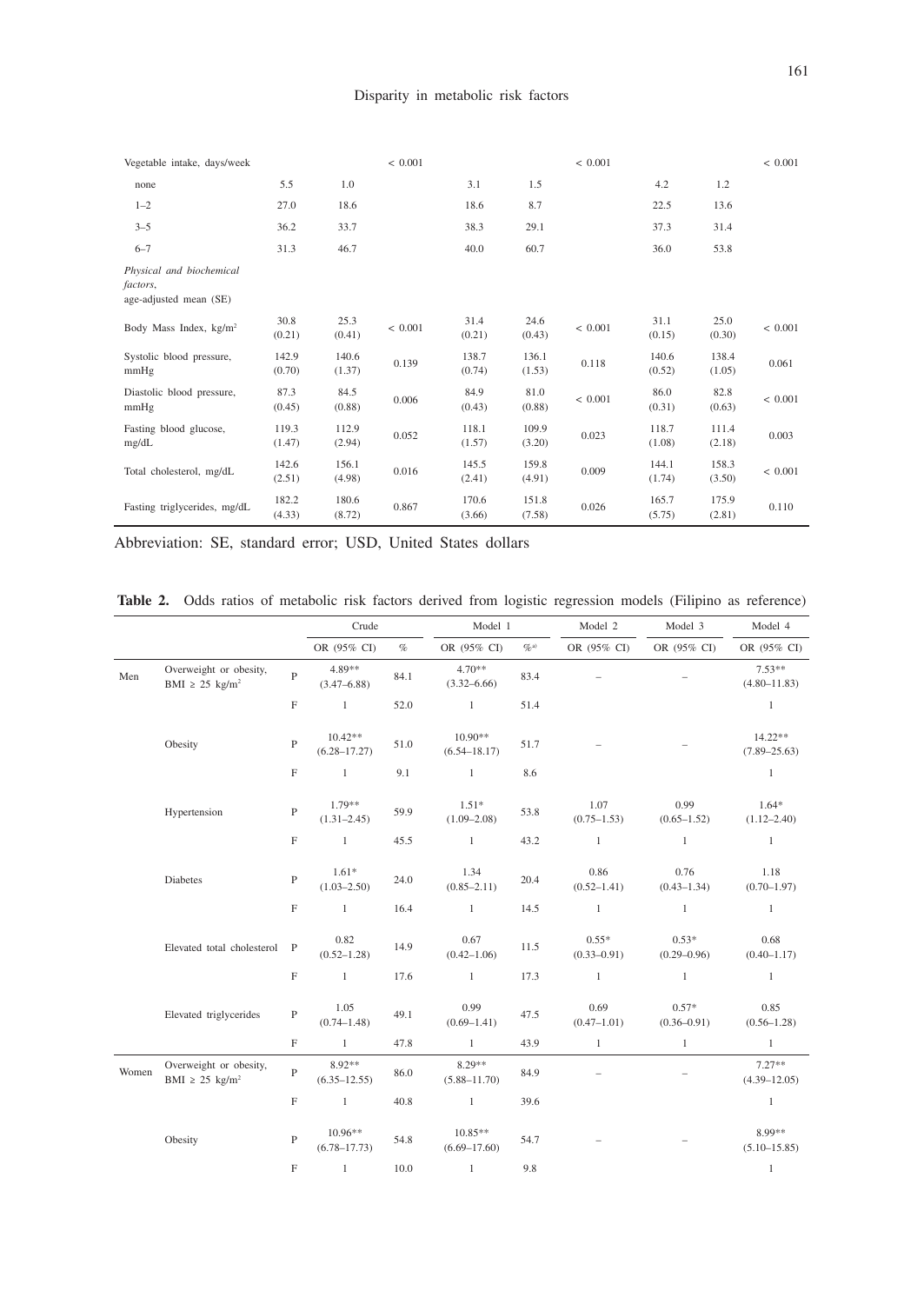| Hypertension               | P | $2.23**$<br>$(1.62 - 3.07)$ | 53.5 | 1.84**<br>$(1.32 - 2.57)$  | 46.2 | 1.28<br>$(0.88 - 1.86)$ | 1.49<br>$(0.91 - 2.42)$ | $2.14**$<br>$(1.35 - 3.38)$ |
|----------------------------|---|-----------------------------|------|----------------------------|------|-------------------------|-------------------------|-----------------------------|
|                            | F | 1                           | 34.0 | 1                          | 32.5 | $\mathbf{1}$            |                         | 1                           |
| <b>Diabetes</b>            | P | $2.17**$<br>$(1.35 - 3.50)$ | 22.9 | 1.80*<br>$(1.10 - 2.93)$   | 18.3 | 1.35<br>$(0.80 - 2.27)$ | 1.11<br>$(0.57 - 2.17)$ | 1.54<br>$(0.82 - 2.90)$     |
|                            | F | 1                           | 12.0 | 1                          | 11.4 | 1                       |                         |                             |
| Elevated total cholesterol | P | 1.24<br>$(0.82 - 1.89)$     | 20.7 | 0.96<br>$(0.62 - 1.49)$    | 16.2 | 1.07<br>$(0.66 - 1.73)$ | 0.90<br>$(0.48 - 1.70)$ | 0.91<br>$(0.50 - 1.66)$     |
|                            | F | 1                           | 17.4 | 1                          | 16.1 | 1                       | 1                       | 1                           |
| Elevated triglycerides     | P | $1.58**$<br>$(1.12 - 2.24)$ | 44.2 | $1.45*$<br>$(1.02 - 2.06)$ | 41.1 | 1.06<br>$(0.72 - 1.57)$ | 0.70<br>$(0.42 - 1.16)$ | 0.96<br>$(0.60 - 1.55)$     |
|                            | F | 1                           | 33.3 | $\mathbf{1}$               | 32.1 | 1                       |                         | 1                           |

Abbreviation: OR, odds ratio; CI, confidence interval; BMI, body mass index; P, Palauan; F, Filipino \**p* < 0.05, \*\**p* < 0.01

a) Age-adjusted prevalence, using the national population of Palau as a standard based on 2005 Census of Population & Housing

Model 1: adjusted for age (continuous); Model 2: adjusted for age and BMI (continuous); Model 3: adjusted for age, BMI, income level (categorical), education level (categorical), place of residence (Koror or non-Koror), fruit intake (continuous), vegetable intake (continuous), alcohol drinking (categorical), and tobacco product use (user or non-user); Model 4: adjusted for age, income level, education level, place of residence, fruit intake, vegetable intake, alcohol drinking, and tobacco product use. The categorizations in Table 1 were used for income level, education level and alcohol drinking.

### DISCUSSION

Our findings showed that Palauans were significantly more likely to be overweight or obese than Filipinos in both sexes, even after adjusting for age and other potential confounding factors. Palauans were also more likely to have hypertension, although the associations were not statistically significant after adjusting for BMI. Higher prevalence of diabetes in Palauans was not significant after adjusting for BMI or various lifestyle related factors. Regarding dyslipidemia, Palauan men were less likely to have elevated total cholesterol, while Palauan women were more likely to have elevated fasting triglycerides compared with their Filipino counterparts.

Apart from some studies conducted in the United States, very few studies comparing metabolic risk factors of NCDs among ethnic Asians and Pacific islanders were reported. A previous study conducted in Fiji showed that indigenous Fijians had higher rates of obesity (17% vs. 11%) and hypertension (21% vs. 16%), but lower rates of diabetes mellitus (12% vs. 21%) and high total cholesterol (33% vs. 39%), compared with Indo-Fijians.<sup>8)</sup> However, it did not examine what could possibly explain such differences between the two ethnicities. In the current study, we have not only revealed inter-ethnicity differences in the prevalence of those NCD risk factors, but found that the distinct difference in BMI distribution between Filipinos (Asians) and Palauans (Pacific Islanders) could explain the significant differences in the prevalence of hypertension in both sexes, as BMI-adjusted logistic regression models did not indicate independent association of the prevalence with ethnicity. Our study findings indicated that the higher obesity prevalence in Palauans would be the major explanation for their higher prevalence of hypertension in both sexes. Higher prevalence of diabetes in Palauans might be partly related to the differences of BMI distribution and partly related to lifestyles across ethnicity, as the statistical significance attenuated in the Model 2 (BMI adjusted) and Model 4 (BMI non-adjusted). Men and women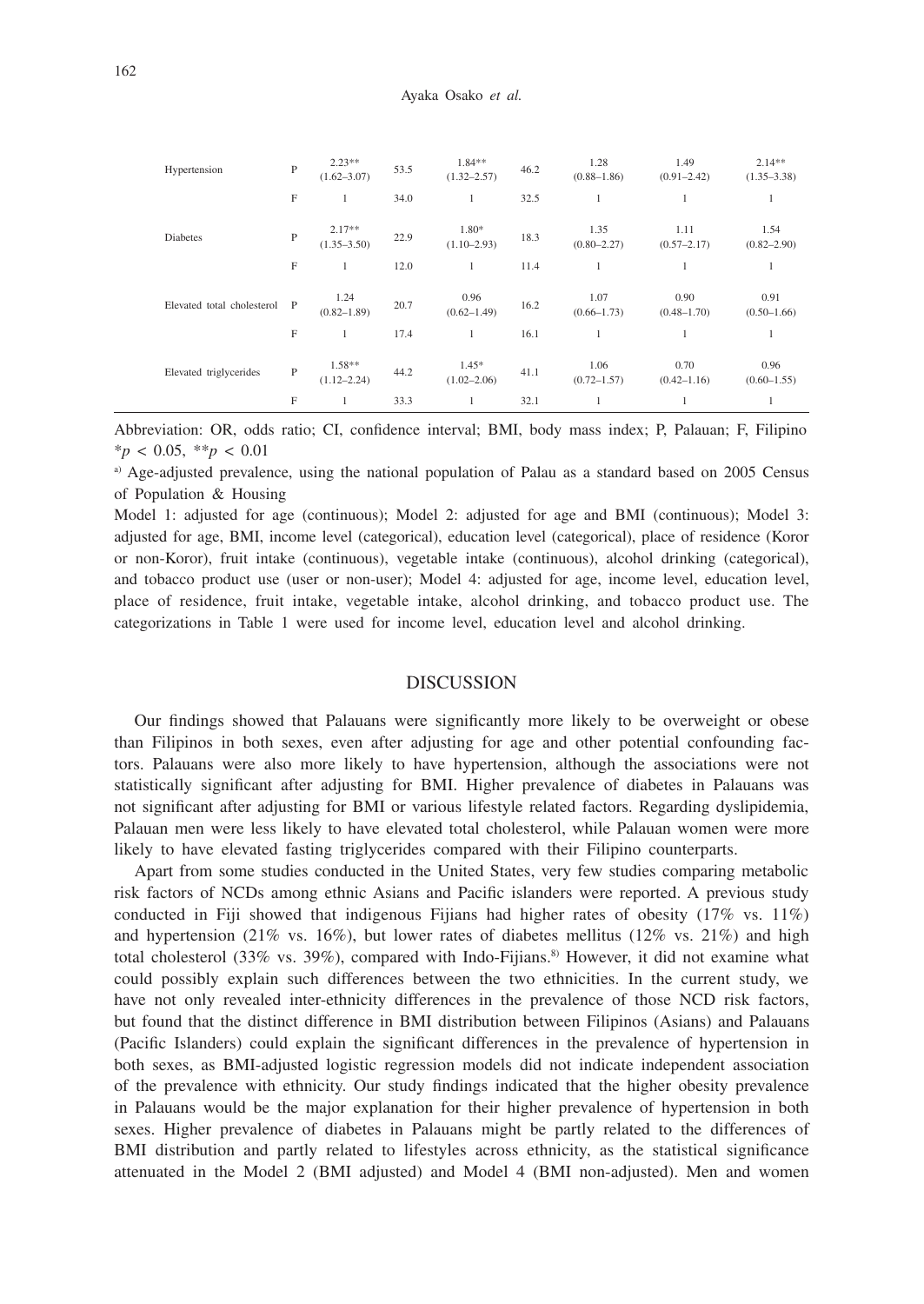might have different trends in terms of comparing dyslipidemia prevalence between two ethnic groups, namely a lower prevalence of elevated total cholesterol in Palauan men and a higher prevalence of elevated fasting triglycerides in Palauan women compared with Filipinos.

In general, NCDs and their common metabolic risk factors are known to be caused by complex interaction of: (1) genetic factors, (2) lifestyle related factors, and (3) environmental/external factors.9) In this study, we considered that Palauans and Filipinos generally shared common environmental/external factors, as both are living in Palau and having equal access to foods, health services, and other social systems. Thus, the differences between the two ethnic groups are likely to be related to (1) genetic factors and (2) lifestyle related factors.

Several studies reported that particular genotypes, which might contribute to obesity, were overrepresented in Pacific Islanders, especially Palauans, compared with Asian populations.10,11) The current study revealed that obesity prevalence in Palauans was significantly higher than in Filipinos independent of several lifestyle related factors, indicating the genetic determinants, for the most part, might explain the higher obesity prevalence among Palauans. Although our findings seemed to be consistent with those from previous studies, it still remains unclear as the genotypes have not been inspected among Filipino population yet.

In addition, traditional values might contribute to increased obesity among Palauans. Since people do not have a negative perception of obesity-sized bodies in some Pacific countries,12,13) Palauans might be more tolerant to become overweight or obesity than Filipinos. Further studies to investigate how Palauans' body image contributes to differences in overweight or obesity compared with other ethnic groups are warranted.

To date, most of the Pacific island countries and territories (PICT) have completed their STEPS surveys for NCD risk factors. In comparison with their results, Palau had the highest age-standardized prevalence of hypertension in both men and women, although its prevalence of obesity was much lower than many other PICTs.14) Findings of the current study showed not only native Palauans but Filipinos also have relatively high prevalence of hypertension compared with those national data from PICTs. Although data was not available, both Palauans and Filipinos living in Palau might have similar lifestyles related to the increased hypertension, such as high sodium intakes. It was reported that many gene mutations which associated with hypertension have been found to be more frequent in Asian populations.15) A study conducted in the United States found that Filipinos had highest prevalence of hypertension (27%) among Asian Americans.16) Filipino Americans were also most likely to have ever been told they have hypertension (27%) compared with other ethnic Asian groups in a national survey.<sup>17)</sup> Our findings suggested the prevalence difference between Palauans and Filipinos might be mainly caused by Palauans' high prevalence of obesity rather than lifestyles or other factors. It indicates the possibility that Palauans and Filipinos have close genotypes in terms of hypertension, compared with other populations in PICTs. Study designs with genetic typing might be necessary to examine this hypothesis.

The findings of the current study demonstrated that Palauan men were less likely to be dyslipidemia than Filipino men, especially after adjusting for BMI and other lifestyle related factors. However, the result was not consistent with that from the comparison in women, as Palauan women were significantly more likely to have elevated triglycerides than Filipino women in the age-adjusted logistic regression model. It has already been know that men and women have different risks of dyslipidemia, and the risks are strongly associated with estrogen changes in women. It was also reported that dyslipidemia related genotype frequency is different across gender and ethnicity.18) Apart from dyslipidemia, Palauans were likely to have metabolic risk factors of NCDs, namely overweight or obesity, hypertension, and diabetes in both sexes. The inconsistency of dyslipidemia might suggest that Palauan women might have different estrogen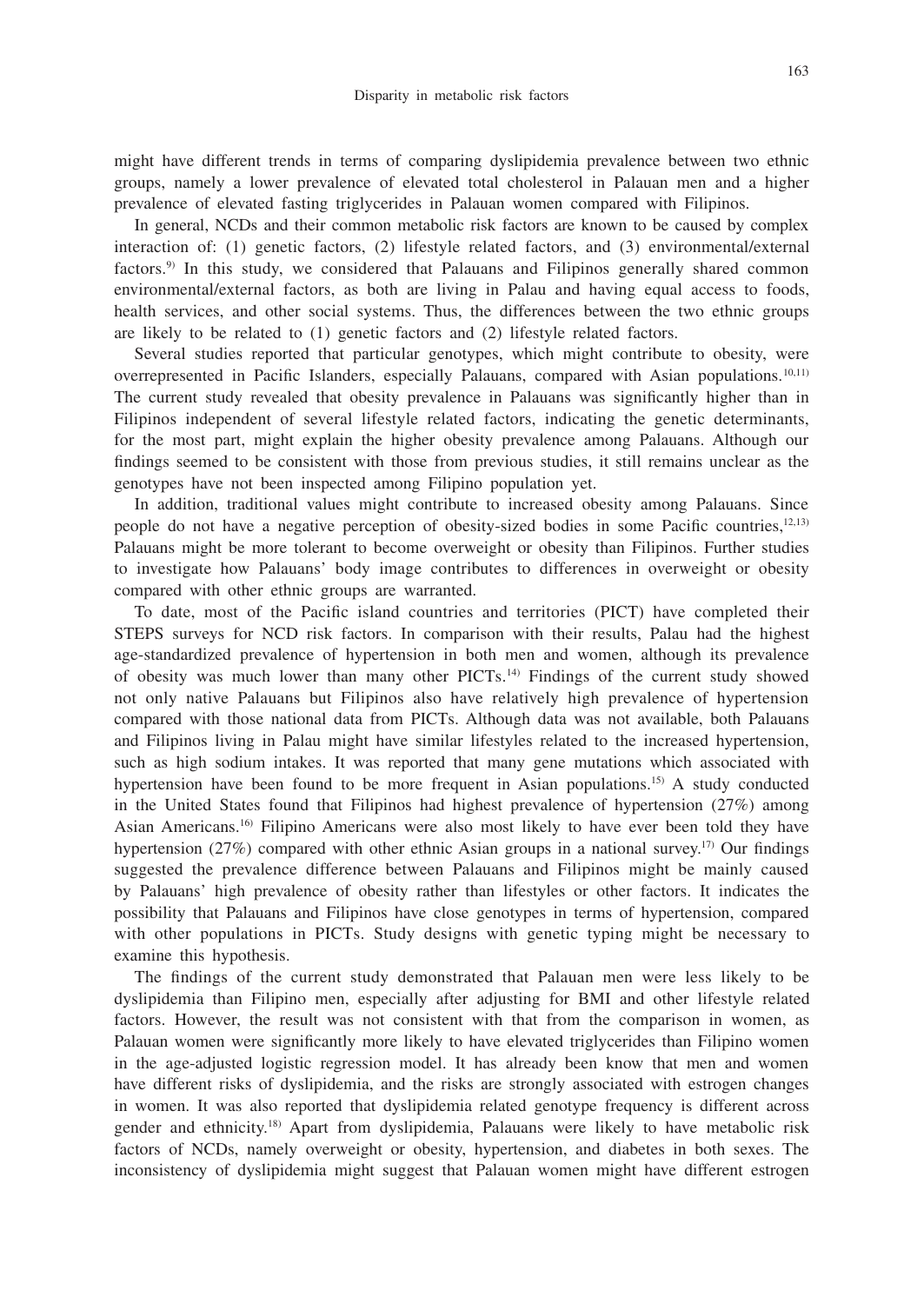#### Ayaka Osako *et al.*

changes from Filipino women, or the dyslipidemia related genotype frequency varies between Palauan and Filipino populations. Accordingly, the factors related to the disparity of dyslipidemia across ethnicity might be more complicated than those for obesity, hypertension, and diabetes.

Our findings demonstrated differences in the prevalence of metabolic risk factors of NCDs between the two major ethnic groups in Palau for the first time. While there have been several studies about NCD risk factors in Palau, no studies have yet shown the effects of Palauans' overweight or obesity on hypertension and diabetes. There are several limitations remaining in this study. First, this is a cross-sectional study, which may hardly to provide evidence of causality because of its nature. Second, the current study was a secondary data analysis: in other words, the original data collection was not designed for the current study, in which the number of Filipino participants included was small (20% of the studied sample). Moreover, we did not have enough number of obese Filipino subjects (BMI ≥30 kg/m<sup>2</sup>, 18 men and 23 women) for further analyses stratified by BMI. Third, there might be residual confounding of unmeasured lifestyle related factors such as physical activity, total energy intake, and detailed nutrient intakes including sodium and fatty acids. Potential confounding caused by other unassessed demographic factors such as family structure and length of residence in Palau also could not be denied in this study. With the exception of the limitations mentioned above, our findings still could provide useful information on the differences of metabolic risk factors of NCDs between Palauan and Filipino residents in Palau. More precisely, obesity control and prevention in Palau would be urgently needed, which is also expected to result in a great reduction in Palauans' hypertension prevalence.

Palauans had a significantly higher prevalence of overweight or obesity compared with Filipinos. This would mainly explain the higher prevalence of hypertension and partially explain the higher prevalence of diabetes in Palauans. Metabolic risk factors of NCDs were not consistently more likely to be observed in native Palauans, namely Palauan men were less likely to be dyslipidemia compared with their Filipino counterparts.

## ACKNOWLEDGEMENTS

The authors wish to express their deep gratitude to the Bureau of Public Health, Ministry of Health, Republic of Palau for the provision of the dataset. Appreciation is also given to its staff for the data collection. Data analysis of this paper is part of a joint research project between Palau and Japan, supported by the Health and Labour Sciences Research Grants for Research on Global Health Issues (H24-chikyukibo-ippan-004) to A.A. from the Ministry of Health, Labour and Welfare, Government of Japan.

## DECLARATION OF CONFLICTING INTERESTS

The authors declare that there is no conflict of interest.

#### REFERENCES

- 1) The World Bank. Non-Communicable Disease (NCD) Roadmap Report. 2014, World Bank Group, Washington, DC. Available from: http://documents.worldbank.org/curated/en/2014/07/19778739/noncommunicabledisease-ncd-roadmap-report.
- 2) Appanaitis I. National Health Profile 2013. 2014, Office of Health Policy Research & Development, Republic of Palau, Ministry of Health, Koror. Available from: http://www.palauhealth.org/files/2013%20National%20 Health%20Profile\_%20Final%20121214.pdf.